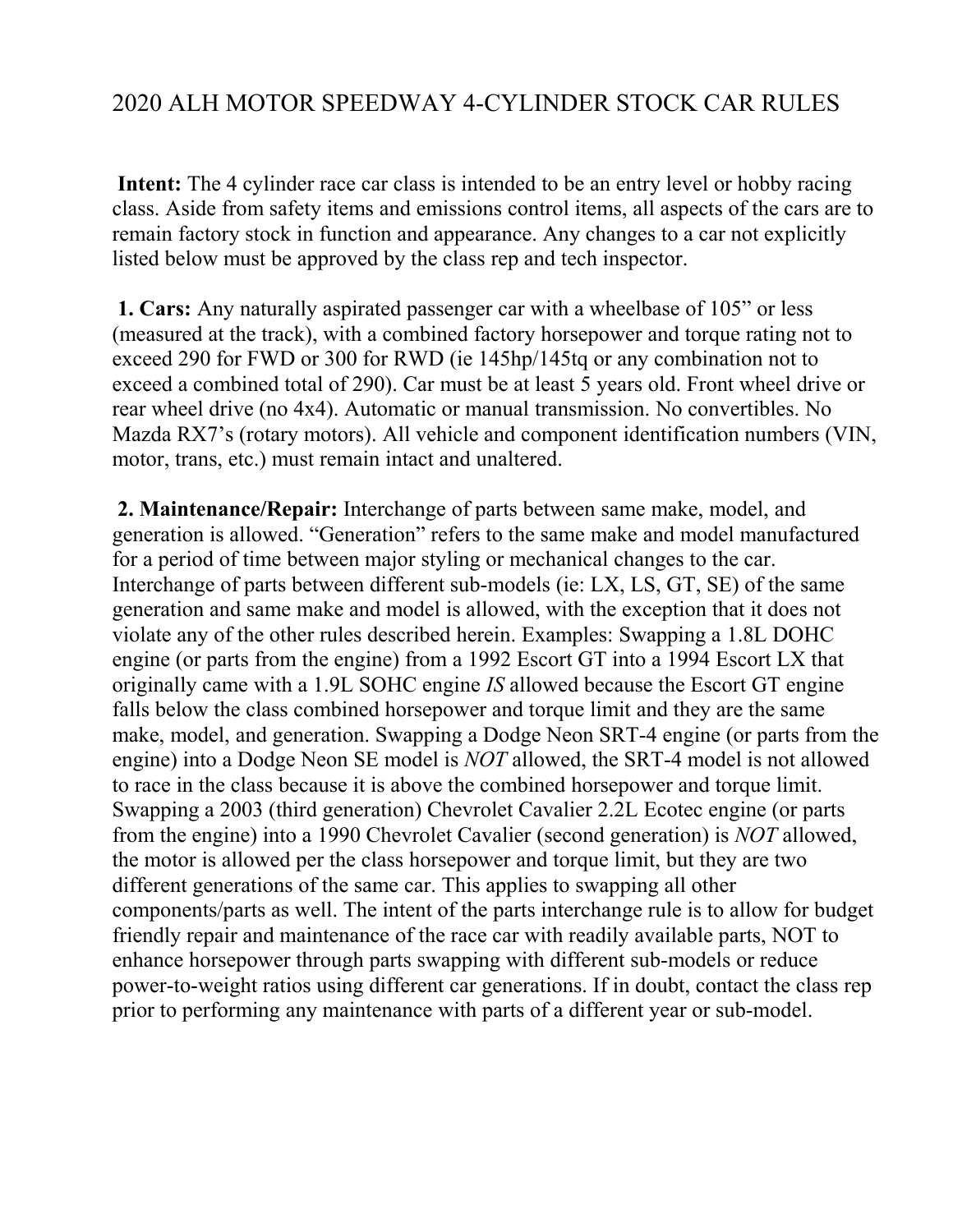## **3. Mandatory Safety Equipment:**

- Full-face Snell-rated SA2010 helmet required.

- Fire proof race suit, 1pc or 2pc, single layer minimum *(3 layer or better recommended)* 

- Aluminum racing approved seat, mounted to the roll cage with minimum 4x 3/8" bolts. Minimum of two bolts in the lower seat mounts and two bolts mounted to the main roll cage hoop back bar. *(Full containment seat or head restraint recommended)*  -Window net, secured to the roll cage only (not car body).

- 5-Point racing harness, 5 years old or newer, secured to roll cage only.

- *Fire proof gloves, fire proof shoes, and a neck brace not mandatory but recommended*

**4. Roll Cage:** Minimum requirement (entire cage, kickers, seat support, door bars, etc.) 1.500" (1-1/2") Diameter x .095" wall thickness structural tubing (DOM or HREW). No black pipe. 1.625" or 1.750" Diameter x .095" wall DOM recommended.

- Floor Plates; Cage must be tied into floor plates (minimum 4 plates, minimum .125" thick, minimum 36 square inches each, welded or bolted through floor or rear seat riser), or 2" square tubing welded to rocker panels/structural components.

- Main Hoop; one continuous hoop behind the driver, from the left side of the driver seat floor, up to the roof, across the top, and back down on the right side of the passenger seat. \*Ensure that the main hoop is higher than your helmet when sitting in your seat\*

- X-Brace; the main hoop requires an x-brace. One bar from the top left to the bottom right, and one bar from the top right to the bottom left.

- Roof/Down Bars; two bars running from the top of the main hoop, extending forward roughly horizontally along the roof, then down following the windshield pillar slope, then roughly vertically to the floor. One center roof bar is also required from the top center of the main hoop to the center of the top windshield cross bar. \*Ensure that the roof bars are higher than your helmet when sitting in your seat\*

-Windshield Cross Bars; one horizontal bar at the top of the windshield connecting to the roof/down bars on each side, and one horizontal bar at the bottom of the windshield connecting to the roof/down bars on each side.

- Heavy gauge screen or minimum four  $\frac{1}{4}$ " bars in front of driver (from top to bottom of windshield opening).

- Door Bars; minimum two horizontal door bars on the driver side, 12" apart, with five vertical connector bars between them equally spaced along the length. *Three or four horizontal door bars on the drivers side and more vertical connector bars recommended. Door bars not required on passenger side but recommended.* 

- Crush Bars; driver side crush bar to run vertically from roof/down bar near the windshield to top horizontal door bar. Same on passenger side (if door bars are present on passenger side). If no door bars are present on the passenger side, run the crush bar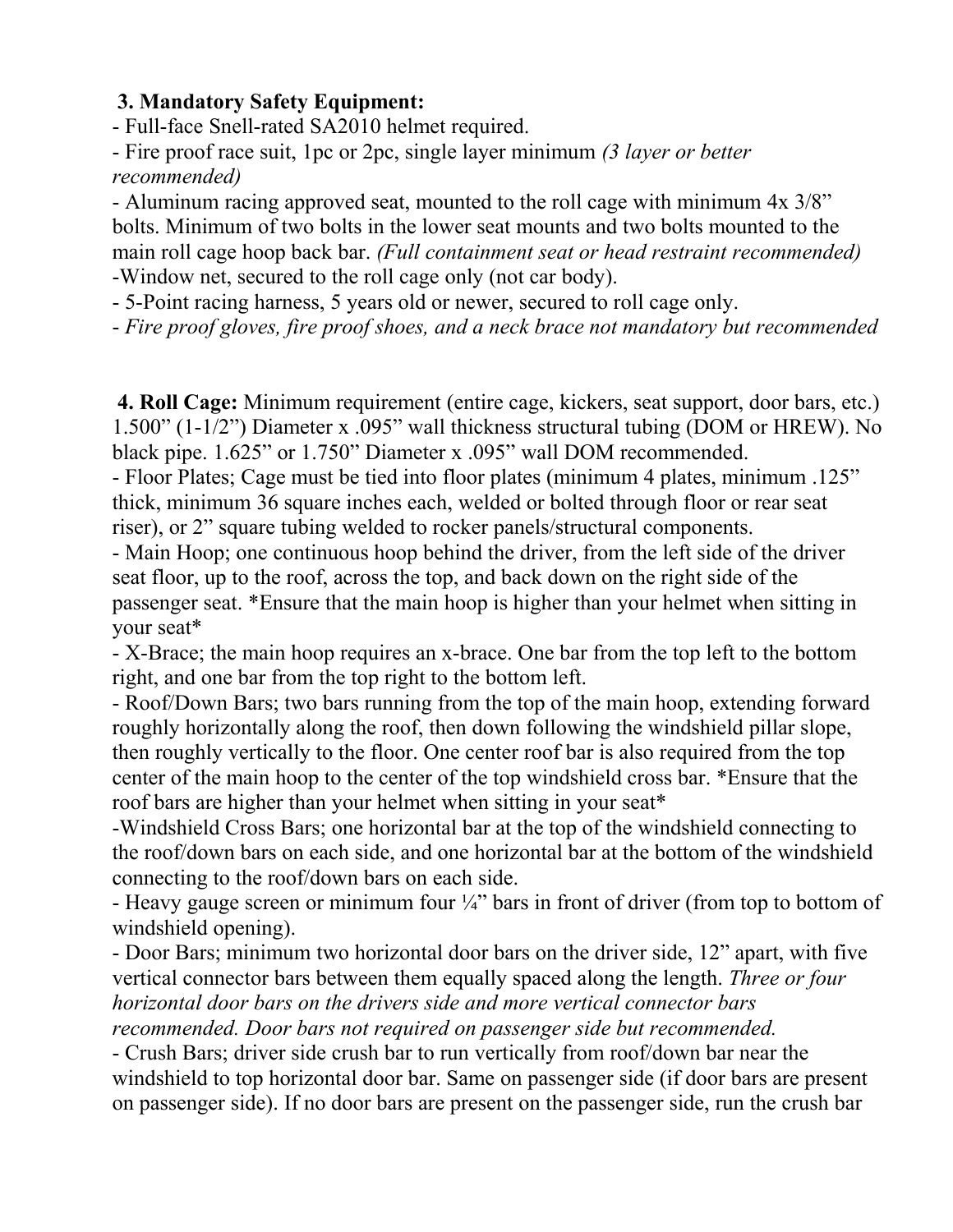from the roof/down bar near the windshield to the front passenger floor plate or lower bar.

- Seat Mount; seat structure and mounts must tie into the roll cage, NOT the car body.

- Subframe; Subframe connectors may be run under the car and welded/bolted to the

floor plates, or inside the car near the floor between the main hoop and front down bar. - Kickers; front kicker bars cannot go past the radiator cradle. Front kickers can tie into front strut towers. Rear kickers can only extend 6" past rear strut towers to allow for a crush zone. *Kicker bars are optional but recommended.* 

- Bracing; bars or x-bracing is allowed between rear strut towers (no front strut tower cross bracing is allowed). *Additional roll cage bars/bracing are allowed. The above is the minimum requirement only.*

*Roll Cage Diagrams Can Be Found On The Last Page*

## **5. Body/Interior:**

- All upholstery, carpet, glass, emblems, air bags, and plastic trim must be removed.

- Dash may remain or aftermarket gauges may be used.

- No removal (gutting) of metal is allowed of any kind with the exception of the interior door structure to fit the roll cage door bars (factory door plate must remain).

- Doors are to be welded shut. Trunks and hatches need to be secured (weld, chain, bolt, or hood pins).

- Hoods are to be secured with hood pins. Hoods require a 10" hole above the engine in case of an engine fire.

- Cover any holes in the front and rear firewalls and floor.

- Bumper covers are to be OEM stock, or similar in appearance to stock, and must be on the car at the start of the race. Bumpers may be repaired with no greater than 3" x 3" x . 125" wall square tube and need to fit completely under the bumper cover with no sharp edges.

- Enlarging or pounding out fenders to allow for larger tires is allowed.

- Driver side door plate is mandatory, minimum 1/8 steel, securely mounted, if plate is mounted to the outside of the roll cage door bars it should extend from the top of the door to the bottom of the door for the entire length of the door bars. If it is mounted on the outside of the car body it must extend 6" past the door in either direction and be bolted through in at least 4 spots (one on fender, two on door, one on rear door or quarter panel) with ½" hardware. Hardware should not protrude any more than necessary. Passenger side door plates allowed.

**6. Engine:** OEM STOCK 4cyl or 3cyl engines only, specific to the make, model, and generation of car used, and at least 5 years old. Carburation or fuel injection OK. SOHC or DOHC OK. Must be below maximum horsepower/torque limit in section 1.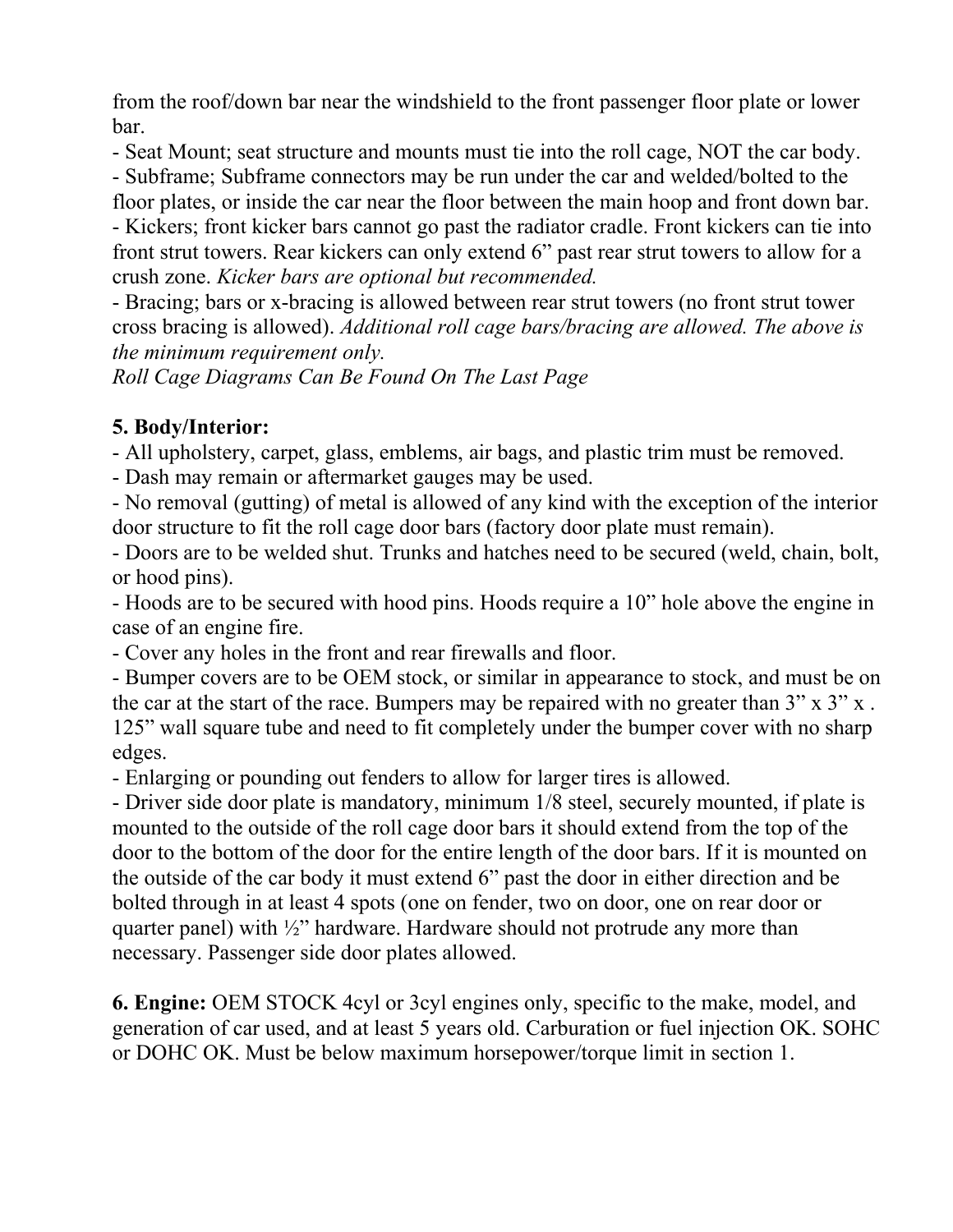- No aftermarket performance parts, modified parts, or otherwise enhanced parts (ie: non-OEM spec cams or other valve train parts, cam modification/grinding, head work to improve performance, non-OEM spec pistons, etc.)

- No interchange of parts with models or trim levels that exceed the class combined maximum horsepower and torque rating.

- No rotary engines, turbos, or superchargers (engine must be naturally aspirated).

- Removal of air conditioning system and power steering system is OK.

- Aftermarket radiators/fans OK, but must be mounted in the OEM location and of similar dimensional size.

- Engine management computer must remain OEM stock and be the only direct source of engine control. No computer chips or program alterations (ie; increasing rev limiter, altering air/fuel ratio, etc). No standalone aftermarket engine control units or piggyback control units.

**7. Drivetrain:** OEM STOCK drivetrain only, specific to the make, model, and generation of car used, and at least 5 years old.

- No aftermarket performance parts, modified parts, or otherwise enhanced parts (ie: aluminum flywheels, performance clutches, etc.).

- No gutting of transmission internals allowed (must function in all gears). \*Min ¾" inspection hole required for tech to scope flywheel/clutch\*

- Locked/welded differentials are permitted.

- No brake bias or proportioning valves allowed. All four wheels must lock up.

- Larger wheel studs and/or wheel bearings/hubs on right side of car may be allowed in certain instances for safety reasons. Contact the class rep.

**8. Chassis/Suspension:** OEM STOCK suspension only, specific to the make, model, and generation of car used, and at least 5 years old.

- No aftermarket performance parts, modified parts, or otherwise enhanced parts (ie: lightened components)

- Battery must be secure. No bungee cords or ratchet straps. Battery may be relocated or remain in OEM position. If it is relocated, it must be mounted securely in an enclosed battery box.

- Stock fuel tank OK (factory fuel cutoff switch must remain and be functional). Aftermarket racing fuel cells are allowed. Aftermarket racing fuel cell must be secured with approved tank straps and completely closed off from the driver compartment with a firewall. Fuel line running through car must be steel, maximum 3/8" diameter.

Aftermarket electric fuel pumps are allowed (not to exceed factory fuel pump flow rate). Aftermarket pump must have a clearly marked shutoff switch within the drivers reach while strapped in.

- Pump gas only, maximum 93 octane (no E85, no aviation gas, no race gas, no methanol, no alcohol, no fuel additives, etc.)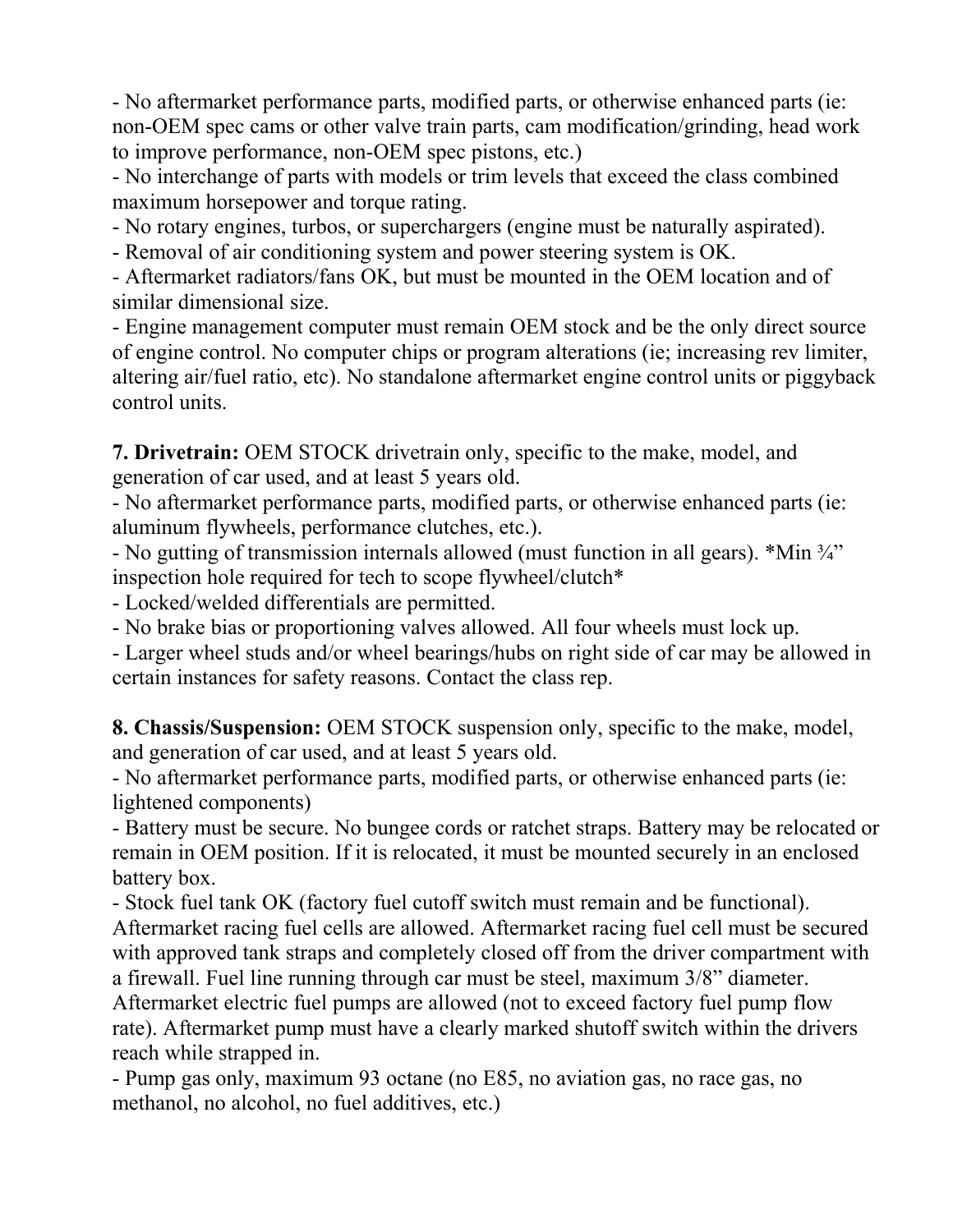**9. Emissions:** Removal of emission control components is allowed (air pump, EGR, etc.).

- Factory header (any trim level) or aftermarket headers allowed.

- Removal of factory exhaust system (catalytic converter, muffler, etc.) is allowed.

- Exhaust must be directed under car (no open headers), maximum 3" diameter.

- Stock throttle body must remain unaltered. Air intake system can be stock or replaced with an aftermarket tube and cone filter. Stock MAF sensor must be used as close as possible to stock location. Aftermarket air filter needs to be in the stock air filter location.

**10. Tires:** D.O.T approved passenger car tires or non-D.O.T. racing tires allowed. - M&S and winter only rating acceptable, but no aggressive mud/truck tires. Racing tires must be "hard" compound (no "soft" or "med" compound tires).

- Known ("approved") race tires: Hoosier Stockers P/N 36975 & 36980. Other "hard" compound race tires are allowed, but to be voted in or out at the end of each season. Submit tire info and part numbers to class rep if you will be running a different race tire.

- Maximum 8" tread width (street or race tires) as measured at the track (at the base of the tread pattern), any aspect ratio (sidewall height), any rim size.

- OEM style steel or aluminum rims only (no steel or aluminum racing rims, no bead locks).

- No altering of tires (ie: softening), no grooving, no siping, no narrowing the tread width, etc. is allowed.

- Tire grinding is allowed, but no alteration to the profile (tread must remain flat – no cambering of tires allowed).

- Minimum tire pressure on right side of car must be 30 PSI before the race starts for D.O.T street tires, and minimum 25 PSI for race tires.

-Wheel spacers are allowed, maximum 1" thick.

## **11. Misc:**

- Drivers must be 14 years of age or older at the start of the race.

- A repair/maintenance manual for the year, make, and model of your car is mandatory in your car (Chilton, Hayes, etc., are acceptable)